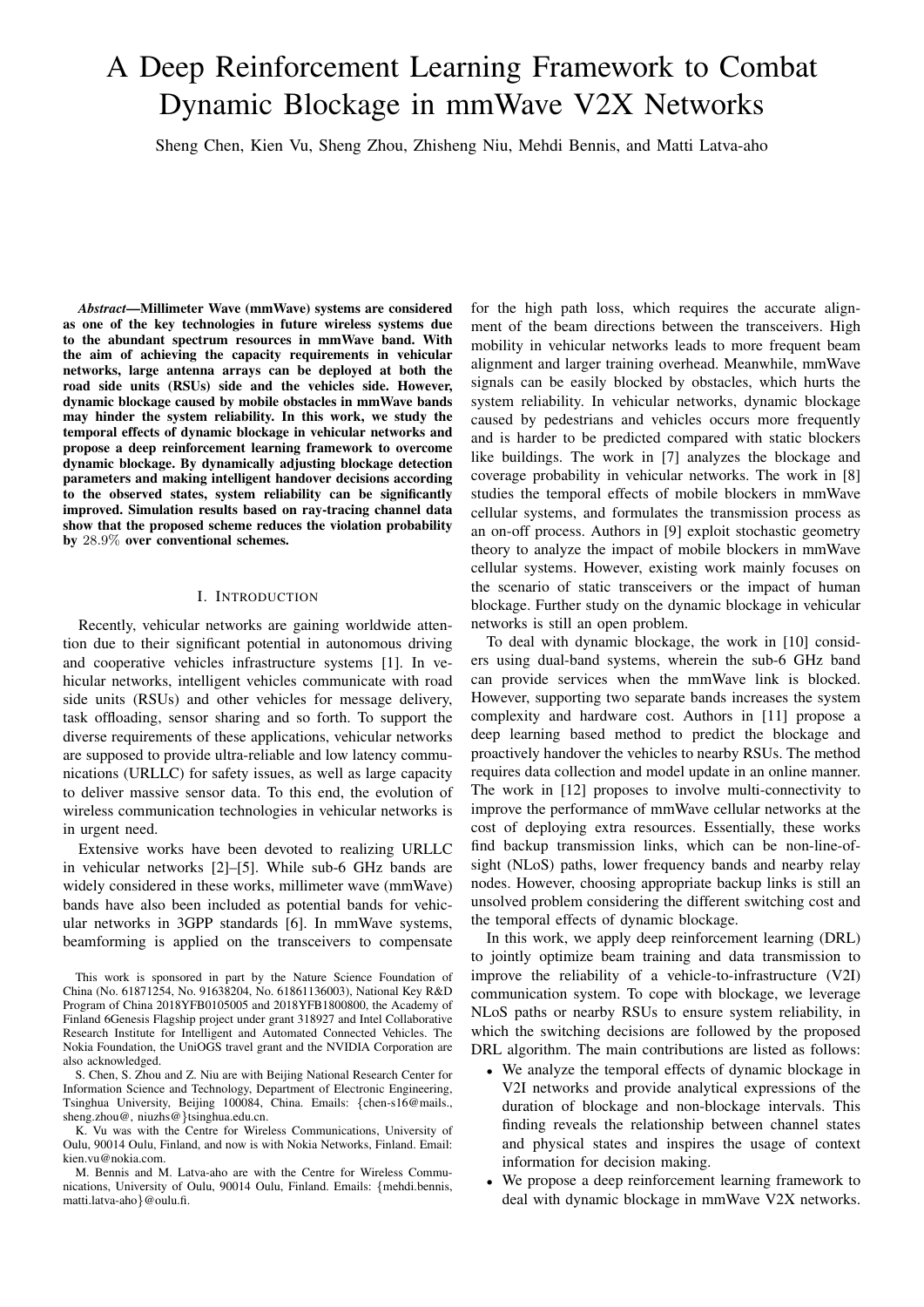The proposed online framework can detect dynamic blockage during the transmission phase and make appropriate switching decisions to improve system reliability.

• We evaluate the performance of the proposed framework on ray-tracing based channel data, in which simulation results show a 28.9% reduction of violation probability over baseline algorithms.

## II. SYSTEM MODEL

Considering a V2I communication system, a target vehicle is served by one RSU out of the total  $N_{rsu}$  RSUs. The vehicle needs to download contents through the V2I link continuously, and the goal is to guarantee the reliability of the downlink transmission process. The RSUs are equipped with a uniform linear array (ULA) and have  $M_t$  antennas, while the vehicle is equipped with  $M_r$  antennas forming a ULA.

## *A. Channel Model*

Considering a geometry stochastic channel model [13], the downlink channel between the RSU and the vehicle can be expressed as:

$$
\boldsymbol{H} = \sqrt{M_{\rm t} M_{\rm r}} \sum_{l=1}^{L} \alpha_l \beta_l \boldsymbol{a}_{\rm r}(\theta_l)^{\rm T} \boldsymbol{a}_{\rm t}((\psi_l). \qquad (1)
$$

Here  $\alpha_l$  denotes the complex impulse response and  $\beta_l$  is a parameter representing whether the propagation path is blocked by other vehicles. We assume that if the path is blocked,  $\beta_l = 0$ , otherwise  $\beta_l = 1$ .  $\theta_l$  and  $\psi_l$  denote the angle of arrival (AoA) and angle of departure (AoD) of the l-th path, respectively.  $\boldsymbol{a}$  is the steering vector and for a ULA,

$$
[\boldsymbol{a}(\theta)]_i = \frac{1}{\sqrt{M}} e^{-j\frac{2\pi}{\mu}id\sin\theta}, (i = 0, 1, \cdots, M - 1).
$$
 (2)

where  $d$  is the antenna spacing and  $\mu$  is the wavelength.

## *B. Beamforming Model*

For simplicity, we adopt analog beamforming for the transceivers, i.e., the beamforming weights are given as

$$
[\mathbf{w}]_i = \frac{1}{\sqrt{M}} e^{j\phi_i}, i = 0, 1, \cdots, M - 1
$$
 (3)

where  $\phi_i$  denotes the phase of the *i*-th antenna. The beamforming codewords are from a discrete Fourier transform (DFT) matrix, i.e.  $\phi_i = i\theta_w$ , where  $\theta_w \in \{(-1 + \frac{2n-1}{M})\pi, n =$  $1, 2, \cdots, M$ . The beamforming gain can then be expressed as:

$$
G = \|\mathbf{w}_{\mathsf{R}}^{\mathsf{T}} \mathbf{H} \mathbf{w}_{\mathsf{T}}\|^2, \tag{4}
$$

where  $w_R$  and  $w_T$  denote the beamforming weights of the receiver and the transmitter, respectively.

We adopt a two-stage beam training (BT) protocol, including a sector level sweeping (SLS) phase and a beam refinement (BR) phase<sup>1</sup>. In the sector-level training, vehicles can receive the pilot signals from all RSUs and measure the corresponding SNRs. These measurements are reported

<sup>1</sup>In this work, we assume that the resource allocated for each user is divided by bandwidth instead of time slots, therefore the problem is simplified to single user case. The multiple user case is left for future work.

to the active RSU for reducing the search space in the next stage as well as making handover decisions. In the dedicated BR phase, narrower beams are trained between the vehicle and the active RSU. The length of each BR phase can be adjusted to optimize the system performance. As for the beam training vectors, a naive method is adopted, by which the neighborhoods of the current beam direction are first trained, and the remaining beam directions are uniformly sampled based on the training overhead. After the BT phase, the active RSU chooses the beam directions for data transmission (DT) and determines two lists recording backup beam pairs and backup RSUs. Specifically, the first list records potential beam pairs corresponding to the NLoS paths, while the second list records RSUs with good channel conditions. The service rate can be expressed as:

$$
r(t) = \mathbb{1}(t \in \mathcal{T}_{\text{DT}})W \log(1 + \frac{PG_t}{WN_0}).\tag{5}
$$

Hereinafter,  $T_{DT}$  denotes the set of all time slots in the DT phase.  $W$ ,  $P$ ,  $G_t$  and  $N_0$  denote the bandwidth, the transmission power, beamforming gain at time  $t$  and noise power, respectively. If a dynamic blockage happens in the DT phase, the transceivers will try backup beam pairs first and then try the backup RSUs.

#### *C. Queueing Model*

Consider a stochastic queuing network that operates in a slotted time  $t \in \{0, 1, 2, \dots\}$ . We assume that there are  $N_{rsu}$ queues in the network, and the queuing vector at an active RSU follows the following evolution:

$$
Q_{U(t)}(t+1) = \max\{Q_{U(t)}(t) - r_{U(t)}(t), 0\} + \lambda(t), \quad (6)
$$

where  $U(t)$  indicates the active RSU in the slot t and  $\lambda(t)$ is the data arrival of the target vehicle during slot  $t$ , which is i.i.d. over time with a mean value  $\bar{\lambda}$  [14].

During the handover process, the buffered data in the source RSU will be transferred to the target RSU. In other words, if the vehicle is switched to RSU  $U'$  from RSU  $U$  starting from time slot t to time slot  $t + t_{HO}$ , the queue length of the target RSU can be expressed as:

$$
Q_{U'}(t + t_{\text{HO}}) = Q_U(t) + \sum_{\tau=0}^{t_{\text{HO}}-1} \lambda(t + \tau). \tag{7}
$$

#### III. DYNAMIC BLOCKAGE IN VEHICULAR NETWORKS

In this section, we study the temporal effects of dynamic blockage in mmWave-enabled vehicular networks to gain some insights on blockage statistics.

As shown in Fig. 1, a RSU is located at  $[0, y_{rsu}]$  with a height of  $H_{rsu}$ . Assume that there are totally  $N_{la}$  lanes and the width of each lane is  $W_{1a}$ . Target vehicle moves on the center of the *m*-th lane, with a size of  $[L_t, W_t, H_t]$  and a uniform speed of  $v_t$ . Assuming that a vehicle on the n-th lane with a size of  $[L_b, W_b, H_b]$  and a uniform speed of  $v_b$  is blocking the line-of-sight (LoS) path of the target vehicle. Using the similar methods in [7], blockage conditions can be obtained.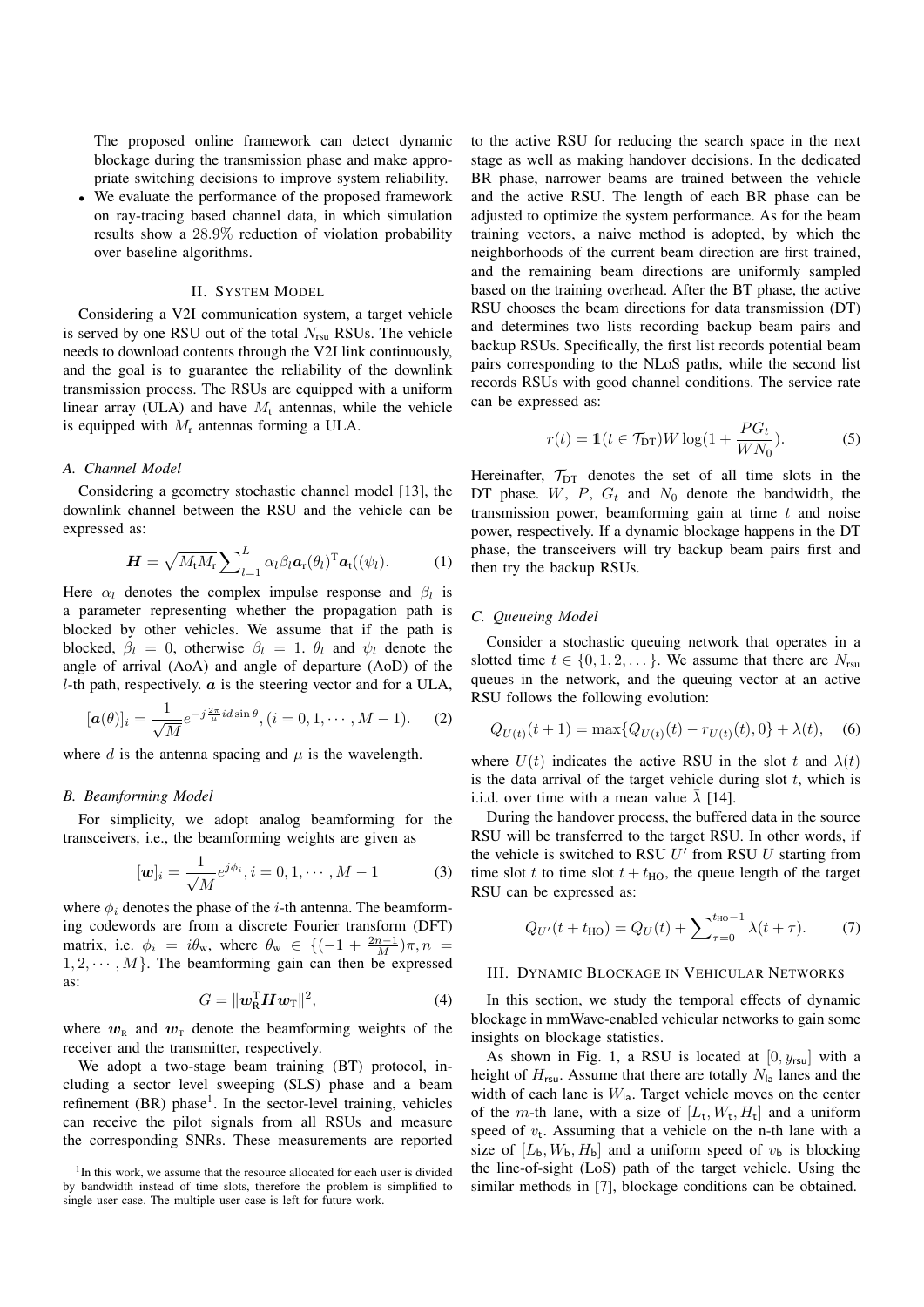

Fig. 1. (a) Top view of the scenario. (b) Side view of the scenario.

Lemma 1. *A vehicle on the* n*-th lane that blocks the LoS path of target vehicle should satisfy the following two constraints:*

$$
\begin{cases} n < m, \\ \frac{H_{\text{rsu}} - H_{\text{b}}}{H_{\text{rsu}} - H_{\text{t}}} \le \frac{(2n - 1)W_{\text{la}} + W_{\text{b}} - 2y_{\text{rsu}}}{(2m - 1)W_{\text{la}} - 2y_{\text{rsu}}}.\end{cases} \tag{8}
$$

*Proof.* The first constraint results from the fact that the LoS can only be blocked by the vehicles on the closer lanes to the RSU. As for the latter, according to geometry relationship in Fig. 1(b),

$$
\frac{H_{\rm rsu} - H_{\rm b}}{H_{\rm rsu} - H_{\rm t}} = \frac{y_{\rm int} - y_{\rm rsu}}{(m - 1/2)W_{\rm la} - y_{\rm rsu}}.\tag{9}
$$

Herein  $y_{\text{int}}$  denotes the coordinate of the intersections in the y axis, and  $y_{\text{int}} \le (n - 1/2)W_{\text{la}} + 1/2W_{\text{b}}$ . Substitute  $y_{\text{int}}$  into (9) and obtain the second constraint.  $\Box$ 

Lemma 2. *The duration for a single blocker can be approximated as:*

$$
t_{\mathsf{b}} = \frac{L_{\mathsf{b}}}{\|v_{\mathsf{b}} - kv_{\mathsf{t}}\|},\tag{10}
$$

where  $k = \max \left\{ \frac{H_{\text{rsu}} - H_{\text{b}}}{H_{\text{rsu}} - H_{\text{t}}}$ ,  $\frac{(2n-1)W_{\text{la}} - W_{\text{b}}}{(2m-1)W_{\text{la}}} \right\}$ . The interval be*tween two successive blockers on the same lane can be approximated as:*

$$
t_{\rm nb} = \frac{L_{\rm dis} - L_{\rm b}}{\|v_{\rm b} - kv_{\rm t}\|},\tag{11}
$$

*where*  $L_{dis}$  *is the distance between two blockers.* 

*Proof.* The proof is given in Appendix A.  $\Box$ 

According to (10) and (11), the blockage duration is related to the sizes, speeds and the lanes of the vehicles, therefore this context information is useful for blockage detection and making corresponding decisions. Combining the blockage states of all lanes, the blockage state of the target vehicle can be obtained. We can then formulate the transmission process of the target vehicle as a renewal process with on phase and off phase. During the on phase when the LoS path exists, the channel condition is good and a high SNR can be achieved. During the off phase, the LoS path is blocked, and the corresponding SNR is relatively low.

# IV. DEEP REINFORCEMENT LEARNING FRAMEWORK TO COMBAT DYNAMIC BLOCKAGE

In this section, a deep reinforcement learning framework is proposed to tackle dynamic blockage in vehicular networks.

#### *A. Problem Formulation*

According to *Little's law*, the average latency in t-th frame is proportional to the average queue length, which is expressed as  $\frac{Q_{U(t)}(t)}{\lambda}$ . However, this average metric cannot guarantee low latency and high reliability, which are stringently required in 5G networks and beyond [15]. Moreover, latency and reliability are two coupled factors, and thus, in this work we focus on the reliability of vehicular networks by taking queue statistics into account, as a proxy for latency constraints. In particular, we impose the probabilistic queuing constraint to measure the reliability by maximizing the probability that the queue length is not greater than a pre-defined threshold. The studied problem can be formulated as follows:

$$
\max_{\mathcal{T}_{\text{DT}}, \mathbf{w}_{\text{R}}, \mathbf{w}_{\text{T}}, U(t)} \frac{1}{T} \sum_{t=1}^{T} \mathbb{1}(Q_{U(t)}(t) \le Q^{\text{th}}) \tag{12}
$$

where  $Q^{\text{th}}$  denotes the maximum queue length.

# *B. Reinforcement Learning Framework*

The active RSU makes decisions on allocating beam training resources and switching to backup links, which affects the achievable rate and queue length. Since blockage can happen at any time slot in a frame, the optimal decision should be made at each time slot. However, per-slot decision is hard to implement, therefore in this work the decisions are made at the start of each frame.

During the  $k$ -th frame, the state can be expressed as  $s_k = (Q_k, r_{SNR,k}, (l_k, v_k)) \in S = \mathcal{Q} \times \mathcal{R}^{L_o} \times \mathcal{C}$ , including the queue length  $Q_k$ , SNR feedback from previous time slots  $r_{SNR,k}$ , location  $l_k$  and speed  $v_k$ .  $\mathcal{Q}, \mathcal{R}$  and C denote the states sets of queue length, SNR feedback and context information, respectively, while  $L<sub>o</sub>$  is the length of SNR feedback records. Provided the system states, the RSU decides the beam training overhead and blockage detection parameters, which are described as  $a_k = (n_{\text{bt},k},(T_{d,k}, \text{SNR}_{th,k}, \eta_k)) \in \mathcal{A} = \mathcal{N}_{\text{bt}} \times \mathcal{P}_{\text{bd}}.$ Here,  $n_{\text{bt}}$  denotes the overhead in the BR phase, and the corresponding action set  $\mathcal{N}_{\text{bt}}$  contains the integers smaller than the beam codebook size.  $P_{bd}$  is the set of blockage detection parameters, including the detection time length  $T<sub>d</sub>$ , the SNR threshold SNR<sub>th</sub> and frequency threshold  $\eta$ . A blockage is assumed to be detected when the following formula holds:

$$
\frac{1}{T_{\rm d}}\sum_{t=1}^{T_{\rm d}}\mathbb{1}(\text{SNR}(t) < \text{SNR}_{\rm th}) \ge \eta. \tag{13}
$$

For instance, given  $T_d = 1$  and  $\eta = 1$ , a blockage is assumed to happen if current SNR is smaller than  $SNR_{th}$ , and the transceivers will try backup beam pairs. If however (13) is still satisfied, representing the possible blockage of the NLoS path, the vehicle will be switched to the backup RSU. By adjusting these parameters according to the system states, the switching behaviours can be controlled, which may improve the system performance.

The cumulative reward is the sum of the per time slot reward in the whole frame and can be expressed as

$$
R_k = \sum_{t=\tau_{k-1}}^{\tau_k - 1} (\mathbb{1}(Q(t) \le Q_{\text{th}}) - \gamma Q(t)), \qquad (14)
$$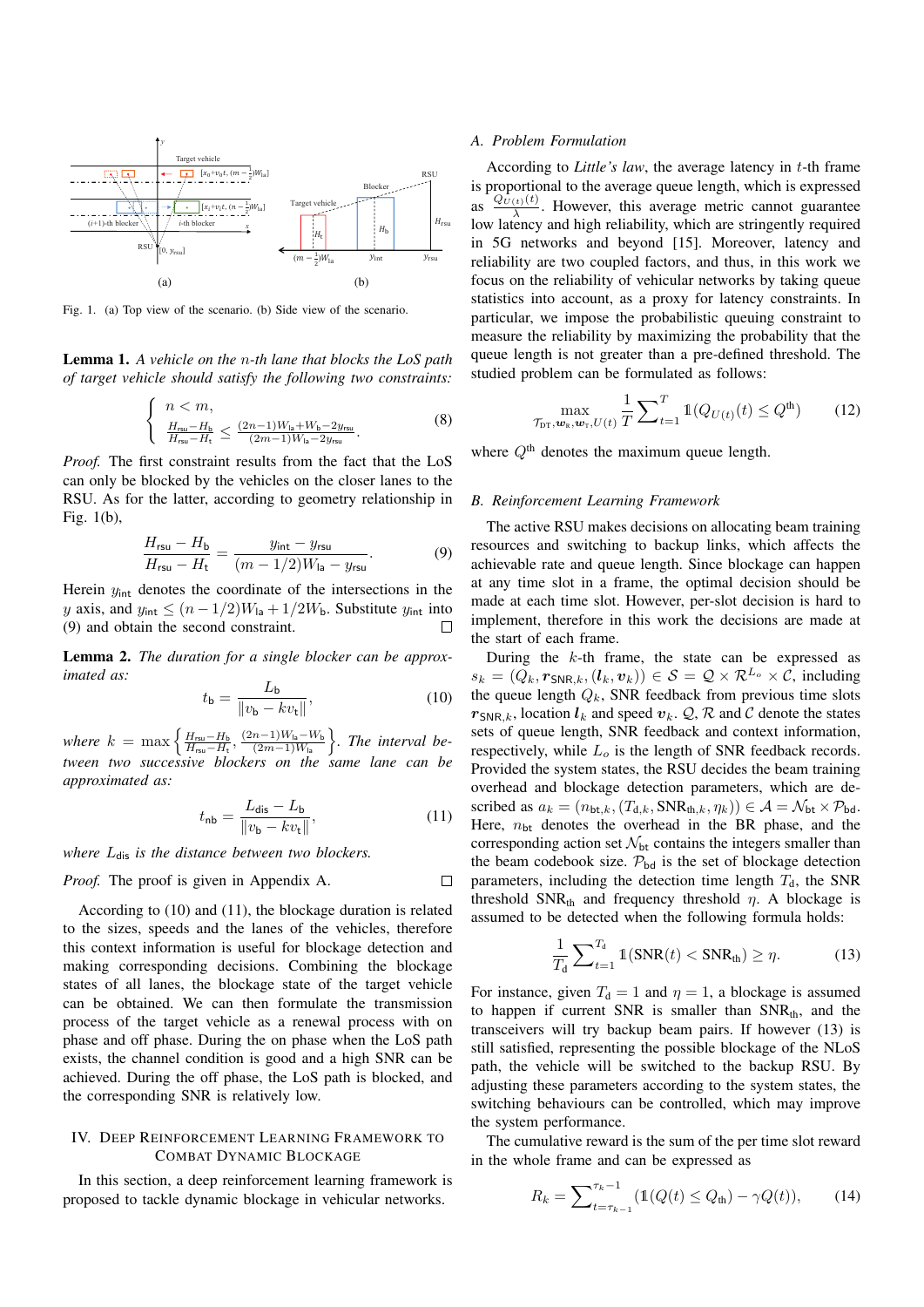where  $\tau_k$  denotes the start of the k-th frame and  $\gamma$  is a tradeoff factor. The first part indicates the reliability of the current slot, while the second part reflects the latency performance according to *Little's law*.

#### *C. Deep Reinforcement Learning Implementation*

Faced with the large state space and continuous actions, we adopt a model-free RL algorithm, namely Deep Deterministic Policy Gradient (DDPG) [16], as shown in Alg. 1. Two networks are included in the method, namely critic network  $Q(s, a | \theta^Q)$  and actor network  $\mu(s | \theta^{\mu})$ , where s and a denote the states and actions respectively. The actor network can generate deterministic actions based on the input states, while the critic network is a neural network (NN) function approximator.

In this work, each episode is defined as the sojourn of a target vehicle in the area of interest. At the start of the  $k$ -th frame, the actor network chooses the action  $a_k = \mu(s_k|\theta^{\mu}) + \mathcal{N}_k$ based on the current state  $s_k$  and exploration noise  $\mathcal{N}_k$ . After executing the action and collecting the reward, transitions including state  $s_k$ , action  $a_k$ , reward  $r_k$  and the corresponding next state  $s_{k+1}$  will be stored in an experience buffer. A minibatch of the buffered record transitions will then be used for training. The critic network is updated to minimize the loss:

$$
L_{\rm c} = \frac{1}{N} \sum_{i} (r_i + \gamma_d Q(s_{i+1}, \mu(s_{i+1})) - Q(s_i, a_i))^2, \tag{15}
$$

while the actor network is updated based on the sampled policy gradient:

$$
\nabla_{\theta^{\mu}} J = \frac{1}{N} \sum_{i} \nabla_a Q(s, a)|_{s=s_i, a=\mu(s_i)} \nabla_{\theta^{\mu}} \mu(s)|_{s=s_i}.
$$
 (16)

Here N is the batch size and  $\gamma_d$  is the discounting factor.

## Algorithm 1: DDPG for Dynamic Blockage

| Initialize actor network $\mu$ and critic network $Q$ with |
|------------------------------------------------------------|
| parameters $\theta^{\mu}$ and $\theta^{Q}$ randomly;       |
| for episodes = 1, 2, $\cdots$ , $N_{epi}$ do               |
| Initialize the random exploration noise $\mathcal{N}$ ;    |
| Receive the initial observation $s_0$ ;                    |
| for $k = 0, 1, \dots, K - 1$ do                            |
| Select action $a_k$ based on the output of actor           |
| network and the exploration noise;                         |
| Set beam training and data transmission                    |
| parameters according to $a_k$ ;                            |
| Observe the reward $r_k$ and new state $s_{k+1}$ after     |
| data transmission in the $k$ -th frame;                    |
| Store transition $(s_k, a_k, r_k, s_{k+1})$ in the         |
| experience buffer;                                         |
| Sample a minibatch from the experience buffer;             |
| Update critic network based on $(15)$ ;                    |
| Update actor network based on $(16)$ ;                     |
|                                                            |

#### V. SIMULATION RESULTS

We evaluate the performance of the proposed algorithm on ray-tracing based channel data. In the simulation settings, a

TABLE I SIMULATION PARAMETERS





Fig. 2. Violation probability versus latency constraint.

vehicle is going straight on an urban street with surrounding buildings under the service region of 4 RSUs. 100 records are generated for training, leaving another 50 records for test. Simulation parameters are listed in Table I. The channel parameters of each ray are generated from ray-tracing software Wireless inSite [17], while the blockage state of each ray is simulated based on (10) and (11). The carrier frequency is set to be 28 GHz. Traffic density is characterized by the distance between two blockers on the same lane, which follows an exponential distribution with a minimal distance of 2 m. Handover time  $t_{HO}$  is uniformly distributed between 15 ms and 25 ms, and the queue length threshold  $Q_{th}$  is set to be  $\bar{\lambda}T_{th}$ , where  $T_{\text{th}}$  denotes the latency constraint. The scaling factor  $\gamma$ in the reward function (14) is  $1/Q<sub>th</sub>$ . The context information includes the estimated location and speed of the target vehicle, with an estimation error of 1 m and 1  $m/s$ , respectively.

We implement the proposed reinforcement learning framework on Tensorflow [18]. Both the actor and critic network have two dense layers with 128 and 64 hidden nodes each layer. The learning rates for the actor network and critic network are  $10^{-4}$  and  $10^{-3}$ , respectively. The batch size is 256 and the discounting factor is 0.95.

Fig. 2 shows the trade-off between reliability and latency. We compare our scheme with a baseline algorithm wherein beam training overhead and blockage detection parameters are fixed. It can be observed that the proposed DRL-based method outperforms the baseline scheme, owing to dynamic beam training overhead and flexible handover decisions. Besides, the performance can be further improved leveraging context information.

Fig. 3 shows the violation probability under different settings of traffic density, represented by the average distance